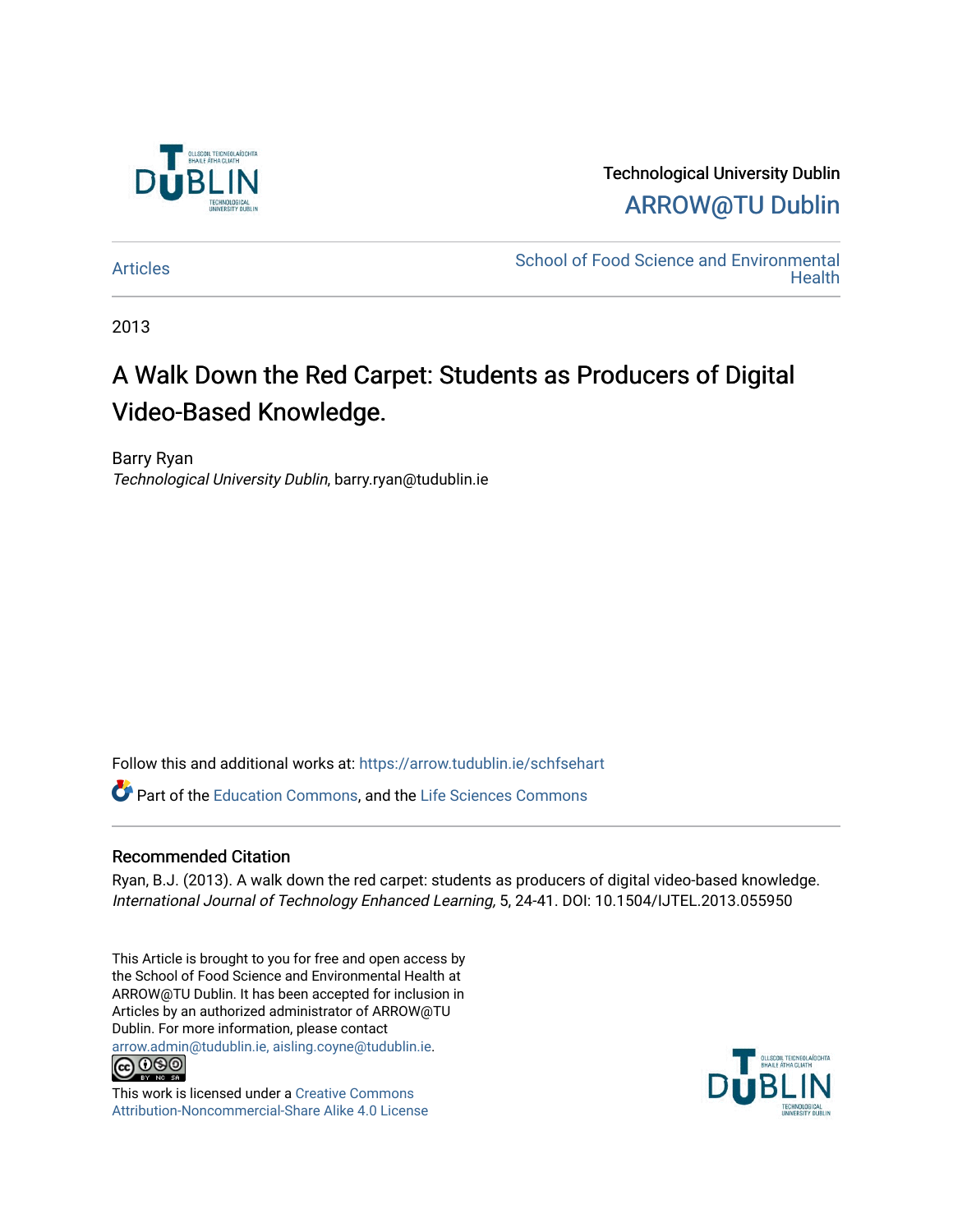# **A walk down the red carpet: students as producers of digital video-based knowledge.**

**Author:** Dr. Barry Ryan

**Affiliation:** Dublin Institute of Technology.

**Address:** School of Food Science and Environmental Health, College of Science, Dublin Institute of Technology, Dublin 1, Republic of Ireland.

**E-mail:** barry.ryan@dit.ie

**Twitter:** @CBS\_Lecturer

**Webpage:** http://www.dit.ie/fseh/stafflisting/ryandrbarry/

**Tel:** +353 1 402 4379

**Fax:** +353 1 402 4495

# **Biography.**

Dr. Ryan is an applied biochemist and currently lectures on biotechnological, biochemical, chemical, quality and other ancillary aspects of the food and (bio)pharmaceutical Sciences. His pedagogic research focuses on the integration of novel technology into the teaching and learning environment and the effect of assessment, feedback and blended learning on undergraduate learning.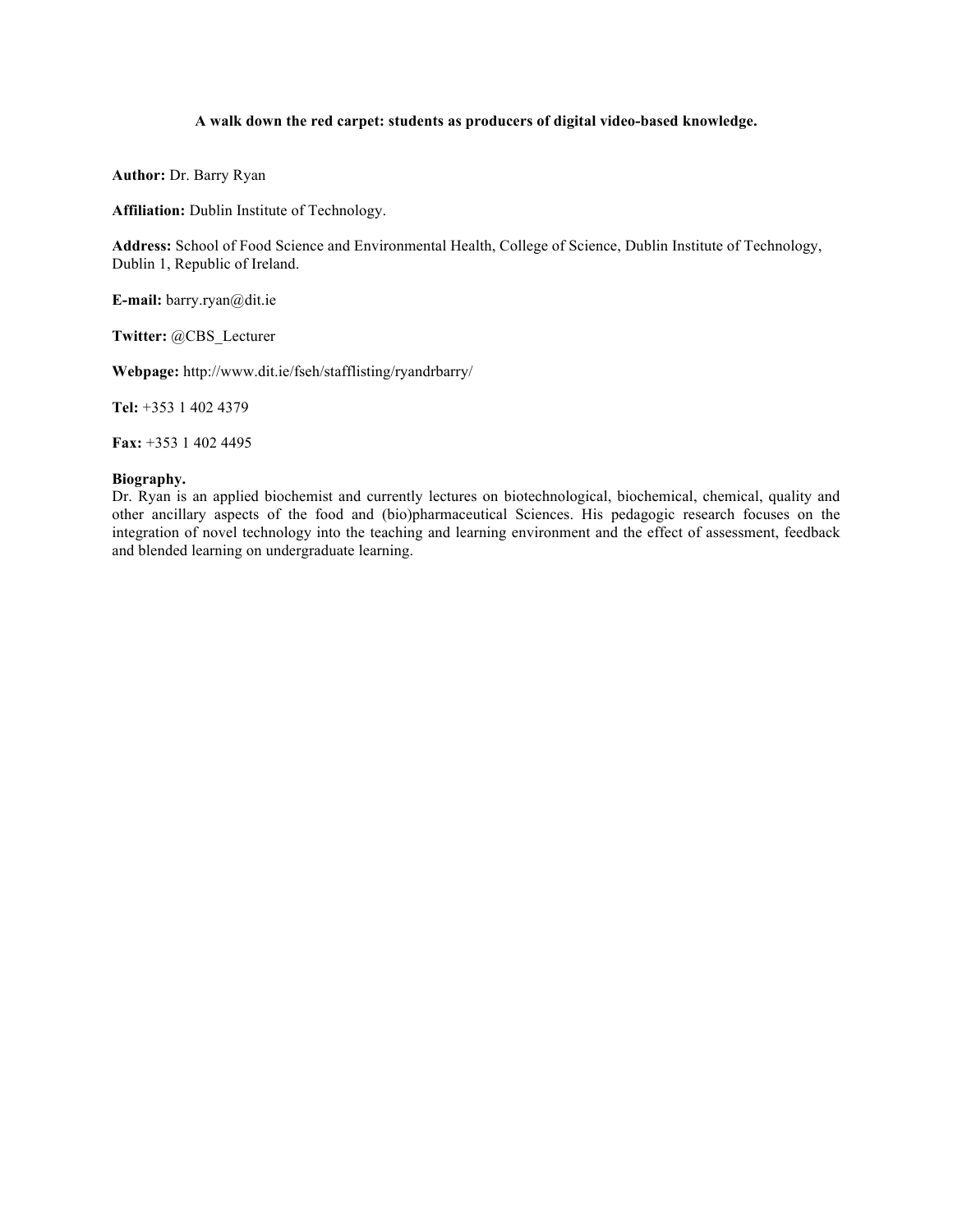#### **A walk down the red carpet: students as producers of digital video-based knowledge.**

#### **Abstract**

Disengaged and apathetic students are common in many undergraduate classrooms. Learning to these students is a passive process, typified by a consumer-like attitude. One approach to engage students, and enhance the learning experience, is to integrate active learning into the curriculum. The purpose of the pedagogical evaluative study described here was to investigate if student researched, designed and created digital video could act as a viable reusable peer learning resource. Although the use and integration of technology was central to the scope of this project, other ideas such as threshold concepts, the requirement for both active and authentic social constructivist learning, and student empowerment are pivotal to the rationalisation of this research. Overall, students appreciated an alternative method of learning; however, they were more reserved about their perceived learning and the usefulness of the peer generated videos as learning resources. This pedagogical evaluative study suggests that practitioners can introduce student produced digital media as an alternative student centred learning approach whilst simultaneously developing student soft skills.

#### **Key Words:**

Student generated content, digital video, storytelling, student as producer, student as scholar, authentic learning environment, active learning, learner-generated, engagement, pedagogical evaluation, technology, undergraduate, biochemistry.

#### **Introduction**

## **Student engagement and true understanding**

In tertiary education many students exist as knowledge consumers; they expect knowledge to be passively transferred to them from their teacher with little engagement in the process, subsequently resulting in shallow understanding (Scharle and Szabo, 2000; Harrison-Hill, 2001). Several reasons are cited for this ranging from adhering to the perceived social norms (Yonn, 2011), under-preparedness (Astin, 1984) or simple insecurity (Weintraub, 1970). Enhanced student engagement and deeper understanding can be achieved by integrating active learning into the curriculum (Prince, 2004). At its most basic level, active learning can be defined as "*anything course-related that all students in a class session are called upon to do other than simply watching, listening and taking notes*" (Felder & Brent, 2009). The role of the academic changes to activity facilitator and the students actively construct their knowledge through engagement with the activity. Student activities should be specific and aligned to the learning outcomes of the curriculum (Stappenbelt, 2010). Biggs (2003, p.12) notes that meaning, and subsequent understanding, "*cannot be transmitted by direct instruction, but is created by the student's learning activities"*. Through carrying out these learning activities (either inside or outside the classroom) students can deepen their understanding; however, in this process of knowledge construction students often struggle with the context and content of the activities. As a student works their way through these struggles, (s)he begins to develop a true understanding of the concept. This struggle is akin to overcoming a threshold concept of a particular subject (Cousin, 2006); which chimes with Bruners' '*Spiral Curriculum'* (1966) wherein the student returns to a concept a number of times, each time probing deeper. Eventually, through struggling with the concept and many journeys to and fro-, the student overcomes the overarching concept threshold and releases the knowledge within.

#### **Students as producers of knowledge**

Echoing these ideologies, and on a more practical level, Neary and Winn (2009) have suggested the positive effect on students learning through the inclusion of real-life, complex and unstructured research-like activities at the core of the undergraduate curriculum; following this paradigm the students act as '*producers*' of knowledge. Students are encouraged to develop their understanding of a topic by carrying out research, or research-like, activities. However, it is crucial that the research activities are aligned to the curriculum and as authentic as possible in order to enhance the student learning experience (Schuck and Kearney, 2008). Integrating research-like activities into the undergraduate classroom can develop skills that prepare students for life-long learning and enhance their future employability. The type of research carried out by students can vary from research led, wherein the student learns about current research and is thus lecturer centred; to research based, where the student is central to the process and undertakes research and enquiry (Healy and Jenkins, 2009). A subtle blend of this research spectrum would provide appropriate structure and support for students, whilst simultaneously allowing students to develop as autonomous learners.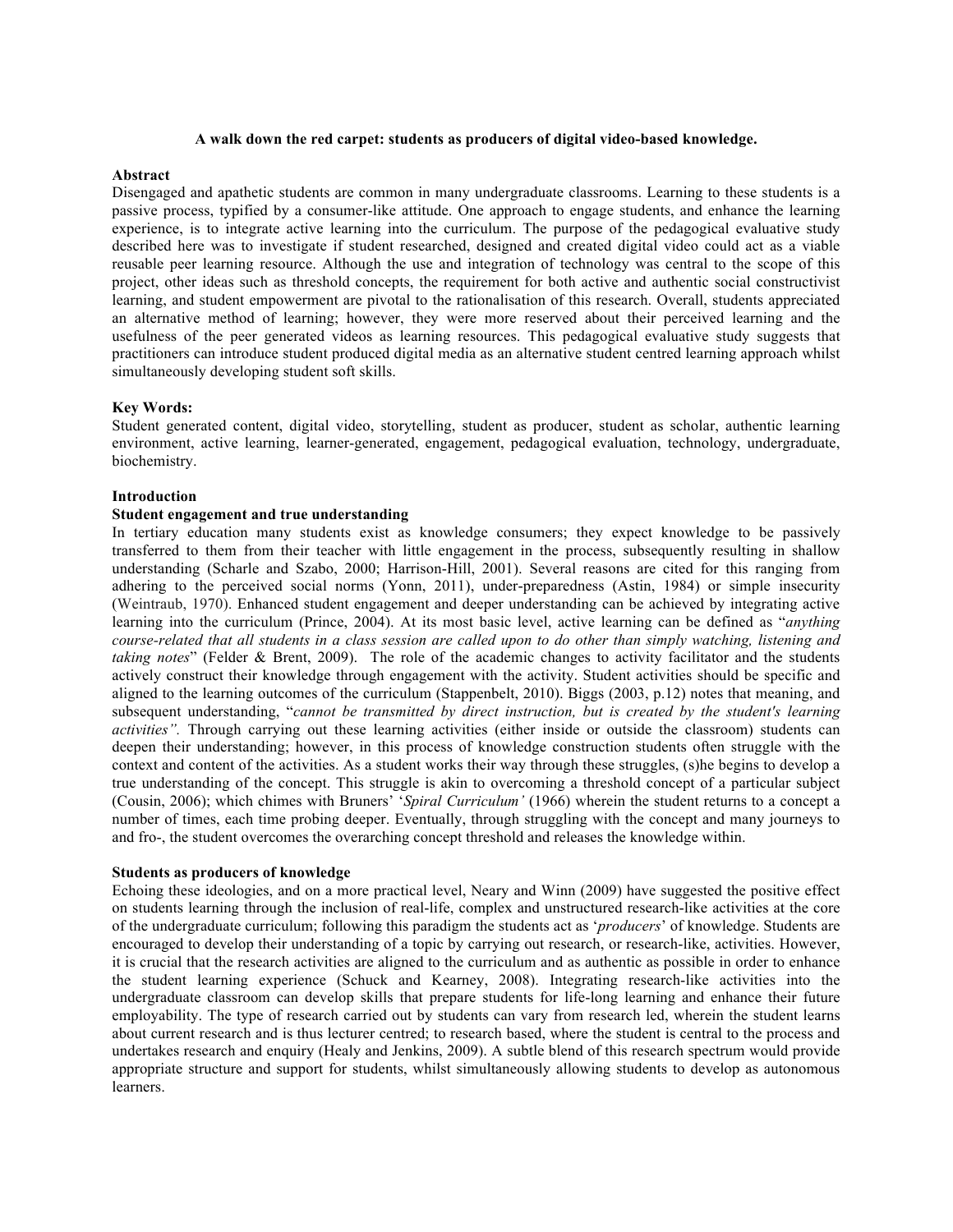#### **Technology integration to enhance learning**

Finally, students are becoming ever more aware and comfortable with technology (Sharples et al, 2010). It is part of their everyday life, and as such, integration of technology into the classroom is a *'fait accompli'.* Students demand the most interesting and up-to-date technology as part of their learning (Skiba and Barton, 2006). Outside the classroom students exist in a digital world; social media outlets allow for instantaneous collection and sharing of text and multimedia data. These '*digital natives*' who grew up during the digital era intuitively create, modify and publish digital media to their online community and in return they receive feedback in the guise of "*likes*" and comments; however, they are restricted from using these innate skills in the classroom (Richardson, 2008). '*Digital migrants*', students who did not grow up in a digital era, are alternative '*digital citizens'* that comprise part of the student populous. These students were not exposed to the digital explosion for various reasons including socioeconomic background, age, and gender (Mattisson, & Schamp-Bjerede, 2012). As such technology competency is not homogeneous amongst the student cohort, even the digital natives may not be so technology savvy when confronted with unfamiliar, specialised software (Thompson, 2013). However, one of the key graduates attributes most valued by employers is technological aptitude. Perhaps, embracing the potential power of technology in the classroom requires a certain bravery on behalf of the both the student and academic. Even more courage is required by the academic to release control and allow the students to become active '*producers*' of their own knowledge in a novel way? In this research, students actively researched and produced their own digital video resource as part of their engaged learning experience.

# **Research Context**

Tertiary education, particularly in the early years of a degree programme, often involves co-teaching large, mixed classes and this pedagogical evaluative study focuses on a typical second year foundation biochemistry module. The class comprised three large honours degree courses (100 students in total) each specialising in different scientific areas; pharmaceuticals, nutraceuticals and food innovation. The module was delivered as an equal mix of theoretical lectures and practical based labs (24 hours each per semester) and a concurrent period of self-study (a minimum of 52 hours per semester) to supplement class and lab time learning. The module descriptors define that each class must be assessed based on class specific and specialised projects. Typically assessment took the form of laboratory skills and scientific report writing for the practical element of the module, and a written essay and terminal written exam for the theoretical part of the module. The pedagogical evaluative study described here replaced the traditional essay with a student produced digital video within the assessment strategy; the effect(s) on student engagement and perceived learning of this modification were investigated.

The research focussed on a class of second year undergraduate biochemistry students over the course of one semester (12 weeks). These students successfully completed first year modules in both fundamental chemistry and biology, and as such had a basic understanding of the biological building blocks ('*biomolecules'*) and concepts of biochemistry. Student groups (four per group) investigated a biochemical area of interest to them and designed, developed and presented an educational digital video to their peers. Upon completion, all digital videos produced were showcased to peers and academic staff and formed the basis of an in-class discussion. The students work was assessed and the module and assessment breakdown is outlined in Tables One and Two.

#### **Pedagogy of this study**

The implementation of the 'student as producer' philosophy took a scaffolded and structured approach, see Figure One. Initially groups of four students (n= 25 in this study) self-assembled and this led to self-selected student groups brainstorming and researching ideas of interest to the group. Each student group was provided with resources to assist in brainstorming and storyboarding their ideas. Each group attended a review meeting with the academic to discuss their project and video plan, focussing mainly on the underpinning science and the theme of the video production. The academic was involved initially during the students brainstorming and topic selection; however as the project progressed the academic involvement decreased dramatically as the students took ownership of their project. Once the student groups decided on a topic the academic facilitated deeper student learning by accommodating peer review sessions, termed '*speed reviewing*'. In these peer review sessions students circled the classroom and spoke to peers from another group describing their project for three minutes. The peers then provided feedback through the '*two stars and a wish approach*'. This is a feedback/feedforward approach based on the reviewer commenting on two things they like (the stars) and one idea they think would make the video better (the wish; Atkinson and Black, 2007). Each peer review took five minutes in total and then the students moved around the classroom to discuss their project with another classmate. Once each group was satisfied they had considered all sources of constructive feedback/feedforward, they progressed to video shooting and editing. The majority of groups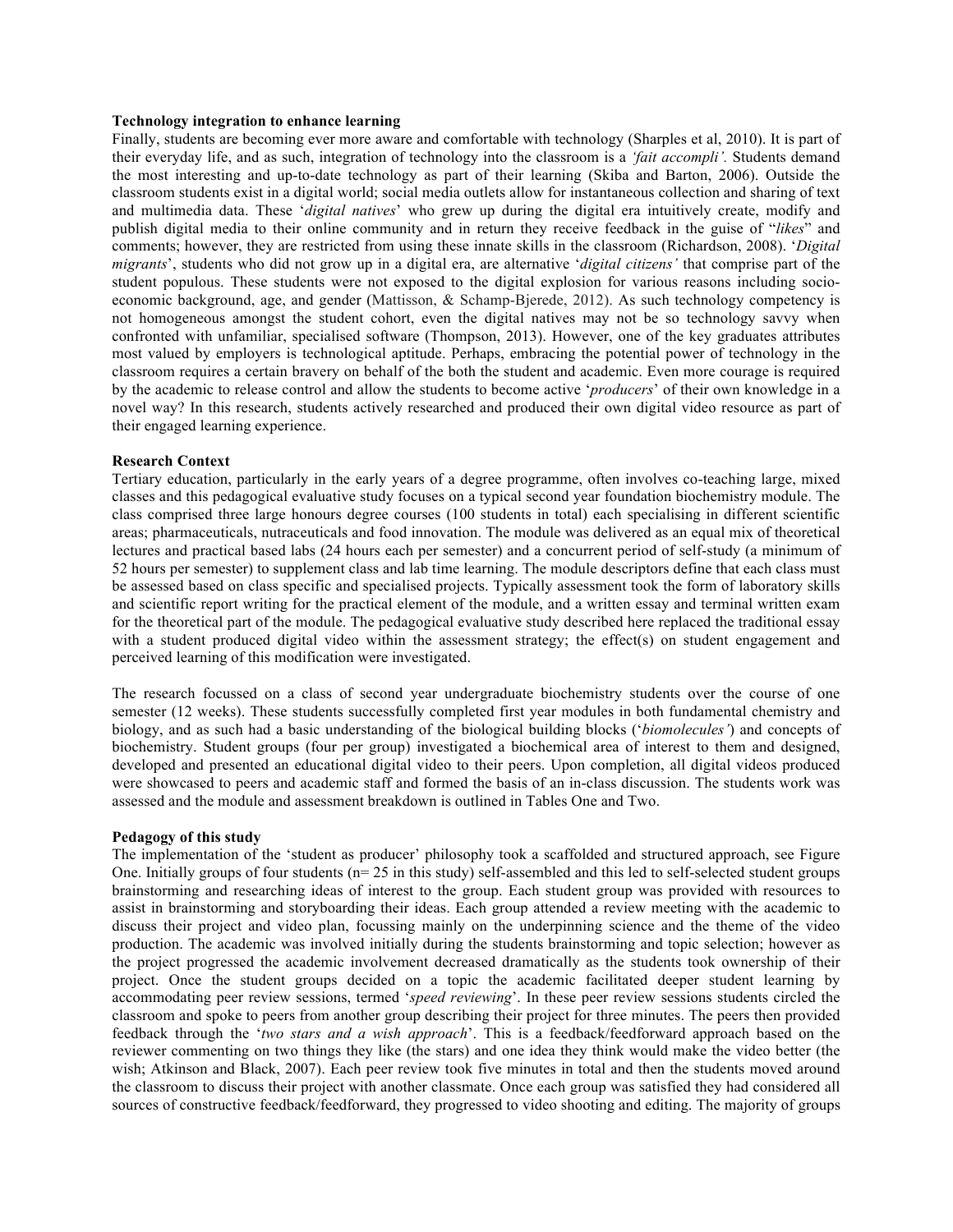(>80%, n=25) used their personal mobile phones as hand held recording devices; the other groups used standalone cameras with video recording capabilities. Only one group used a specialised video camera. Free to download (e.g. trial versions of *Camtasia*) or free online editing software (e.g. *www.wevideo.com*) were used in all cases by students during the video editing phase. Final submissions were uploaded by a nominated member from each group onto a private class YouTube channel where students could watch (and re-watch) peer produced videos at any time. Videos were streamed from the YouTube channel during the '*show-and-tell*' class. Students were asked to keep a reflective diary (ungraded and not reviewed by the academic) during their project; this was used by the students as they completed their end of project reflective essay, which was uploaded to the Institutes virtual learning platform, *Blackboard*, for academic review.

## **Pedagogical Evaluation Methodology**

Pedagogical evaluation followed best ethical practices, and conformed to the Institutes Research Ethics Guidelines. The data collected took several forms; an anonymous multiple choice questionnaire (n=43), an independent academic facilitated discussion forum before  $(n=8)$  and after  $(n=8)$  the research, an anonymous standard institute module review form (n=80), personal student reflections (n=100) and a personal reflective researcher diary (n=1). Personal student reflections (n=100) were short essays (approximately 2000 words) written by each student reflecting on their learning journey. The students were guided in the layout of this reflective essay; however, the content was not prescribed by the lecturer (Orland-Barak, 2005). All data were collected once the students had completed the module with the exception of the reflective diary, which was recorded by the researcher on an ongoing basis, and the pre-research project discussion forum. The reflective diary recorded 'informal' discussions with students, personal researcher observations and comments. Students were asked for verbal consent to allow the researcher to record an interesting or relevant point raised during an informal discussion. Qualitative data were coded using into several key themes and sub-themes based on researcher interpretation influenced by Strauss and Corbin's (1990) Method of Constant Comparison. Additional analysis of the personal student reflections (n=100) was carried out by coding emotional words based on a  $-10$  to  $+10$  arbitrary scale. On this scale  $-10$  were the words describing the most negative emotions (e.g. *really stressed* and *fear*) and +10 being the words describing the most positive emotions (e.g. *elated* and *proud*). Non-emotive descriptors of the project/process were coded with a 0 value. The emotions associated with section of the project (e.g. brainstorming, editing) were plotted against the number of mentions in the student reflections thus indicating when most -10 scaled emotions were noted (for example, in the editing phase), the most +10 scaled emotions (for example, in the post 'show and tell' phase) and so on. This approach was based on Fischer and co-workers' (1990) and Kort and colleagues (2001) prior research on emotional hierarchy research and emotional descriptor scaling. Data saturation was observed, as per the qualitative coding method employed. Subsequent data triangulation was utilised to ensure only valid themes were investigated and that the examples and findings are based on feedback from as broad a student base as possible.

#### **Pedagogical Evaluation Results**

The data collected were classified into themes, below, and included positive and negative aspects of the student learning experience (see Table Three).

#### **Emotions**

A theme woven into all forms of data collection was the common emotions felt by students throughout the different stages of the video production. In their personal reflective essays written after project completion, the majority (>90%, n=100) students initially described their emotional sense as "*daunted*" and "*terrified*" as they approached what they considered an "*adventure into the unknown*". The project did push the students out of their comfort zone, and this was mentioned consistently through all forms for post-data evaluation; however, this was less an issue for those students who took part in the pre-project discussion forum. At this point the students were aware of the project type; but perhaps students were unwilling to comment on their insecurities regarding the project in front of their peers during the group discussion forum. Safety to reflect openly was observed in the individual reflective essay, and the vast majority of students  $(>90\%$ , n=100) recorded feelings of fear and unease during the initial part of the project. As the students moved through the project, most noted feelings of excitement and enjoyment as they began brainstorming and researching areas of interest to them and their group. The direction of the independent learning was decided by the students themselves and this empowerment was well received by the students. The learning boundary (Thomas and Brown, 2011) was large; the students could choose any topic which had a biochemical underpinning, and this did result in some students becoming over-awed by their perceived freedom. The constructive feedback received from the academic and peers during dedicated feedback sessions further enhanced the students'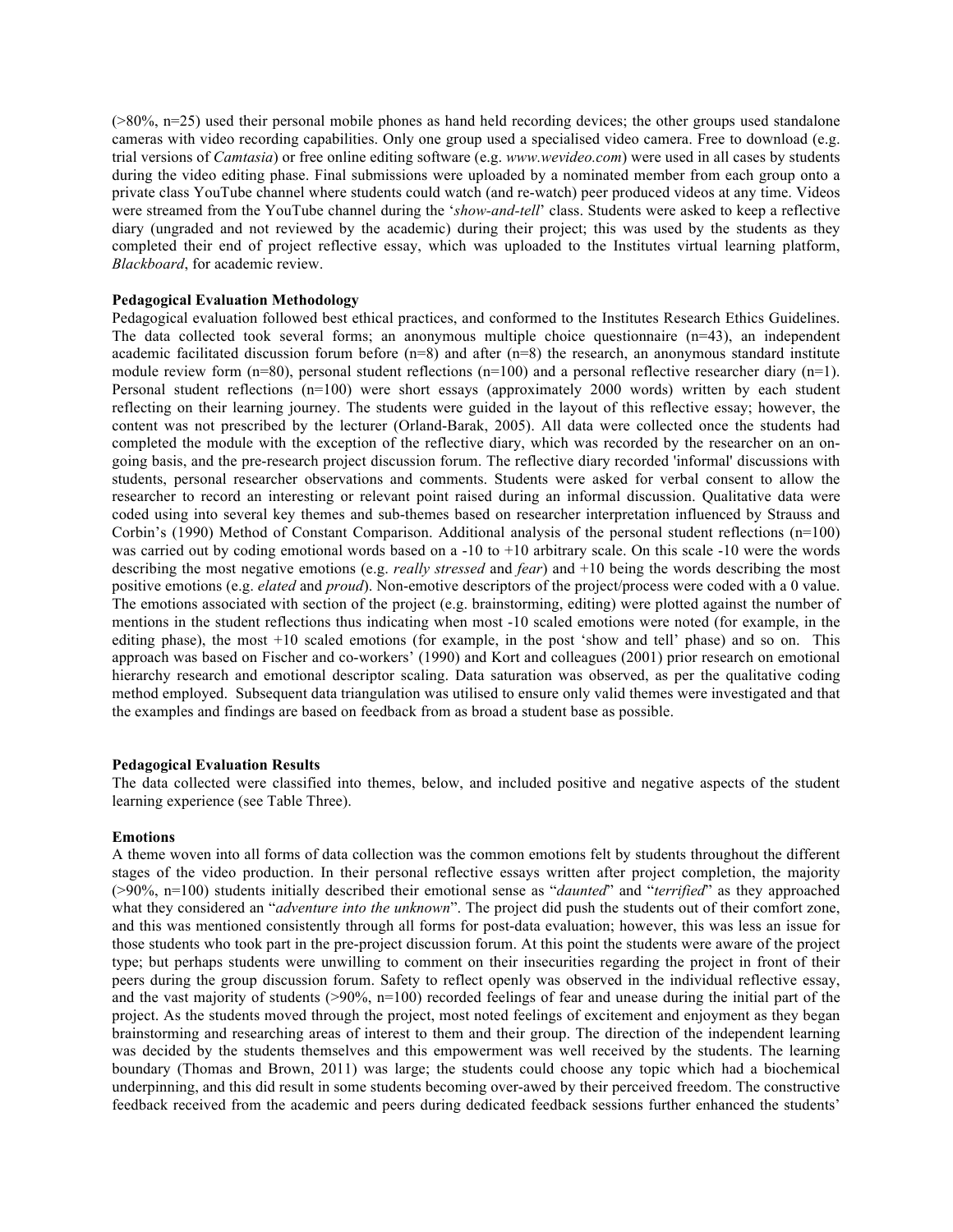positive emotions that also continued through their video-shooting phase. Some student groups (38%, n=43) digitally captured their learning experience through photographs and the sense of fun and enjoyment was readily observed in these images. However, the student emotional profile dropped when they entered the editing phase of video production. Many students (85%, n=100) commented how this was "*frustrating and very time consuming*" and resulted in many students having a poor experience overall. Negative emotions continued through the time leading up to submission and prior to the 'show and tell' day. These negative emotions mainly centred on the student fears of what their peers would think of their work. After the 'show and tell' event almost all students (>95%, n=100) returned to a positive emotional stance with feelings of pride highlighted in both the post-project discussion forum and the majority of the reflective essays. Figure one schematically outlines the students 'emotional rollercoaster' as they journeyed through the project and is based on the post-hoc analysis of the student reflections.

## **Active Learning.**

In this pedagogical evaluative study students were tasked with producing a video detailing a biochemical concept that they researched. The video was intended to be a reusable learning object, so far as their peers could watch (and re-watch) the video to enhance their understanding of the topic of the video. Overall the students derived most learning from their brainstorming, independent research and group based discussions on their own topic. The results of the anonymous multiple choice survey, which mirrored both the opinion focus groups and reflective essays, noted that the majority of respondents  $(61\%, n=43)$  learnt a little from watching peer generated resources. A more positive outlook on learning was noted when asked about their own video, with  $84\%$  (n=43) citing they learnt some or a lot on the topic of their video. Interestingly, students learning patterns were not influenced by the use of multimedia in their assessment, with 44% (n=43) of students claiming no change in their learning approach and another 44% (n=43) noting only a small change. This was most likely due to the fact that this group of students had been exposed to multimedia based learning, in the form of playing relevant short videos in class, by the researcher in a previous year. Furthermore, students noted that they spent much more time researching their individual sections of their video than they would have done for an individual essay. This motivation came from the desire to not let their group mates down and also the end-product was seen as important to their classmates learning. Aligned to the ideas of Threshold Concepts (Cousin, 2006) and the Spiral Curriculum (Bruner, 1966), several students (45%, n=100) described how their group had to "*rethink*" their plans a number of times and to "*take a different approach*" after personal research, group discussions and peer and lecturer feedback. This discussion-based, directed independent research enhanced the student learning experience as the students became more confident as autonomous learners: '*by teaching others I also taught myself*'. One student comment, noted in a personal reflection, summarised this succinctly: "*It proved to me that I don't always need the lecturer to explain things, I can do it on my own*".

#### **Group Work**

Overall the students enjoyed working in groups on this project. Of the students that responded to the anonymous survey, the vast majority had an overwhelmingly positive view, with  $93\%$  (n=43) enjoying the experience of working in groups. Furthermore, 72% (n=43) of students surveyed noted that there was no conflict within the group. This trend was also observed in the other forms of evaluation. Interestingly, several student comments in the personal reflective essay highlighted how many enhanved their personal friendships with peers as a result of working together on the video project. Although the project was assessed, the type of group work in this study allowed the students to be more creative in comparison to the group work tasks they had previously been exposed to (e.g. group report writing) and prompted one student to reflect: "*I liked this assessment, it didn't feel like an assessment, but I still learnt lots, had some fun and made new friends in my class"*. Students also developed their core communication, collaboration and project management skills, oftentimes citing the experience of group members positively influencing their personal development in these areas.

Over half of the students commented that they felt '*safer*' working with peers on this project as they could work together to figure out issues that arose. Furthermore, other students  $(15\%_6)$  n=100) commented that the project was too big for one person to do alone and thus the group had to work together to complete. In previous group assignments this cohort of students struggled with group work activities; they questioned the need to work in groups when the task could be more effectively carried out individually. In this pedagogical evaluative study the opposite was noted; students worked together in almost every aspect of the project. Student groups assisted other groups with peer feedback and helped with the more technologically challenging aspects of video recording. One aspect in which the group effort was reduced was the editing phase, and this aligned to the most stressful time for students. In most cases the editing task fell to the most technology competent individual within the group, placing additional pressure on this student. In many cases the editing phase was not given sufficient time as students prioritised the brainstorming, researching and shooting components. During the discussion forum one group of students (n=8)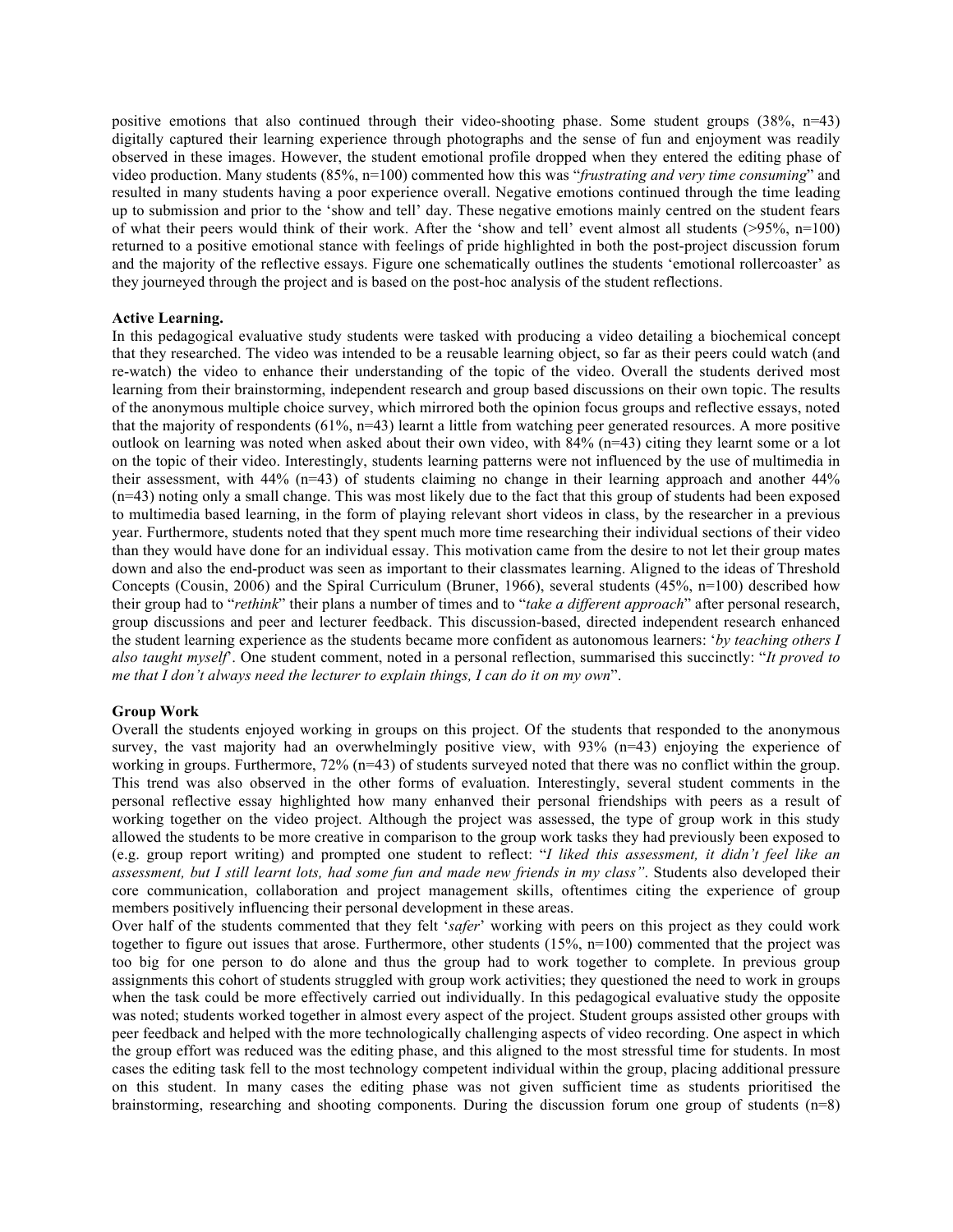reflected that division of editing duties supplemented with a supporting student community of practice could have reduced the negative emotions noted towards this phase of the project.

# **Use of digital video technologies**

Students oftentimes grapple with the seemingly polar worlds of the instant gratification and contact of their social media driven, technology enhanced worlds compared to the slower paced world of scholarly activity and deep understanding (Welton, 2011). This case study aimed to better align these two worlds by providing a space to both carry out scholarly activity and utilise the power of prevalent modern technology. Prensky (2001) described students of this era as '*digital natives'*; students who a confident and capable with technology. However, in this study many students struggled with the technological aspects of the project. In over three quarters of the personal reflections, students commented that they were not '*confident with technology*'. These students noted that they could use common software (e.g. MS Office) and social media based technologies (e.g. Facebook and Twitter being the most cited); however, the prospect of applying their knowledge to a new task (e.g. editing software) resulted in fear and anxiety. The interchangeable skills associated with the digital native were not apparent in the majority of the student populous in this case study. Indeed, initially a small number of students (<10%, n=100) students questioned the need to learn these new skills, citing that they could not imagine using them again in their future careers (e.g. laboratory based scientists). The majority of students (72%, n=43) that responded to the anonymous survey concluded that their computer skills improved over the course of this project; however, many of these commented that this improvement was mainly noted in the use of video editing software. In the discussion forum, students reflected that those with more experience in computer based technologies found it easier to adapt to the new technologies experienced in this project; and thus they saw the benefit of being exposed to new and alternative technologies that may not be directly linked to their perceived future careers. In general, students reflected that this exposure helped to remove their personal fear of using new technologies.

# **Reflection on Learning**

The student written personal reflections on learning were the first time this cohort of students were exposed to reflective writing. Although the students were provided with resources and trigger questions to encourage deep reflection; many reverted to descriptive writing with no analysis of, or reflection on, their learning. However, those that did reflect deeply commented that they found this a useful method to cement their learning as it gave them a time to 'look back and think about what and why [the student] *learnt*'. Students that did not engage in deep reflection questioned the reason for the reflective essay: '*I don't see why I need to write a reflective essay on the video when it has nothing to do with biochemistry*', suggesting alternatives of '*summary presentations or another essay'*. These student comments chimed with previous student comments regarding the direct relevance video integration into a biochemistry course. This requirement for only the information required to pass the subject exam may be a hangover from the second-level educational system which most of these students experienced. In this education system many students are 'spoon-fed' information from their teacher based directly on the expected terminal examination topics with little time provided for epistemological development, peer-discussion or constructive learning (Scharle and Szabo, 2000). This is a reoccurring problem in Irish Higher Education Institutes, in particular early year undergraduate students (Keane, 2011). These students have simply not experienced the social constructivism pedagogical paradigm and may be unwilling, or unwanting, to try it. Typically, these students did not take responsibility for their deep learning; instead they were passively relying on the academic to provide only the relevant information to pass the terminal subject exam. Conversely, those students that engaged with the process reflected positively on the learning experience: '*Looking back, the topic we choose was interesting to me and relevant to the real world; through brainstorming, researching and making the video we made biochemistry come to life'*.

## **Discussion**

## **Positive emotions yields positive experiences**

The emotions experienced by students can affect the learning experienced by a student. On a very basic level, if a person derives pleasure from an activity they are more likely to re-engage with that activity. Walker (2013) describes how enthusiasm is linked to an enhanced learning experience, echoing previous studies which indicate that positive emotional experiences can positively influence learning and academic performance (Artino et al, 2010 and Pekrun, 1992). Lehman and co-workers (2008) note that students experience a myriad of emotions as they move through their learning pathway. For example, confusion and frustration are observed when students meet roadblocks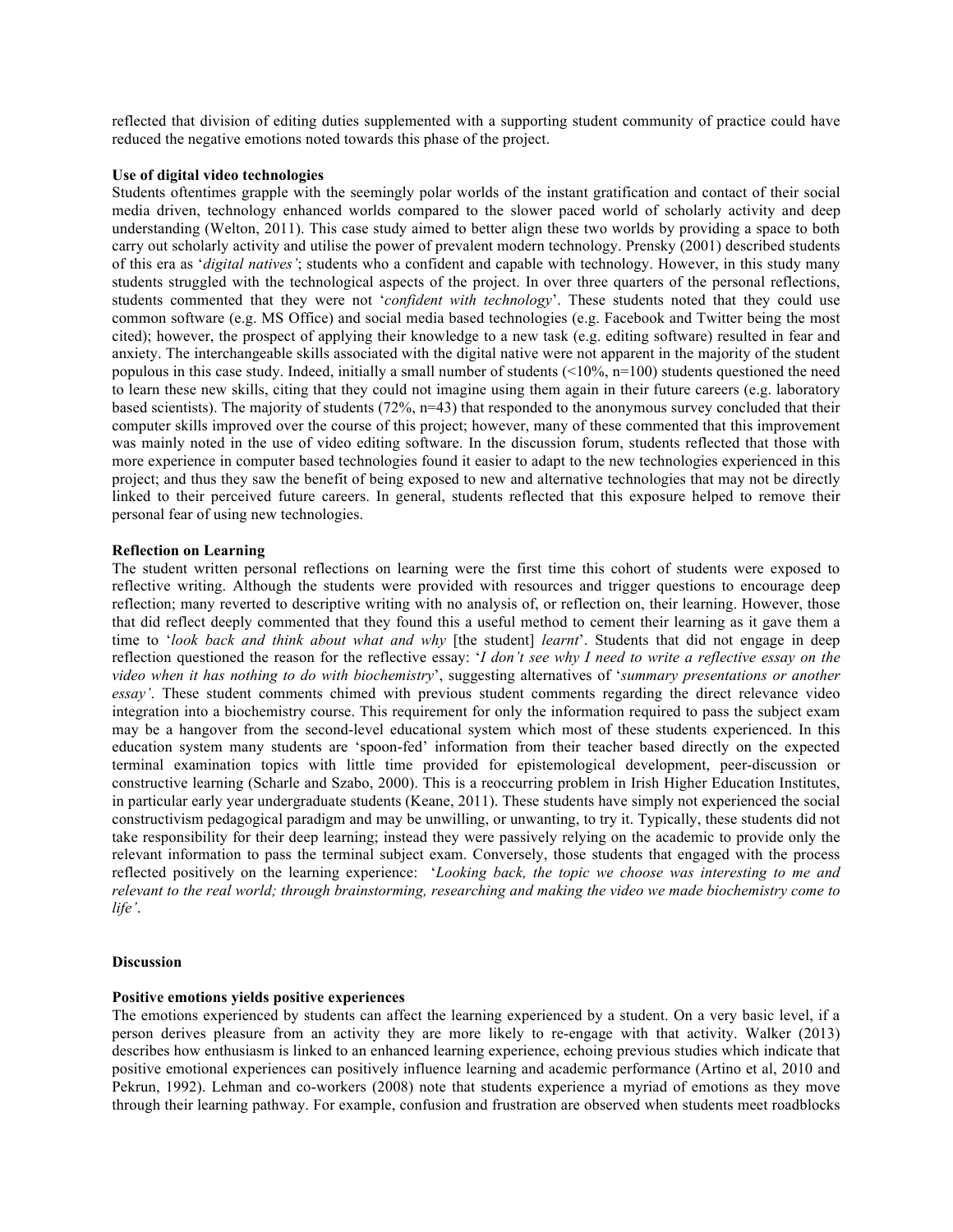on this pathway; whilst happiness and joy are commonplace upon journey completion. Repeated feelings of failure and rejection can ultimately lead to boredom and disengagement. In this study, post hoc analysis of the student reflections (n=100) revealed a periodical shift in student emotions that correlated with specific sections of the project. In this study, and echoing Peckrun and co-workers (2011), positive student emotions aligned to areas where the students perceived most learning to take place (e.g. during brainstorming and researching). Conversely, negative emotions were associated with areas of lower perceived learning and subsequent relevance (e.g. editing). This emotional journey was not foreseen during the project design and implementation; instead it only became apparent after the project completion. The majority of these crucial emotional time points (e.g. shooting, editing) took place outside the classroom and without the presence of the lecturer. However, rubrics can be used of use to gauge realtime student emotion; for example the '*Emotional States Assessment Technique*' (Walker, 2013). These assessments can be used to ensure the student learning experience is emotionally optimal at all times during the process. Real time statistical documentation of the student emotional state over the course of the project was not carried out and this will form part of the next iteration of this study. The emotive words used in the personal reflections and the group discussion did, however, align to Walkers' four major emotional states; anxiety, enthusiasm, dejection and calmness following post hoc analysis (see Figure One). Understanding the student's emotional learning journey, and the point at which the student is at on this rollercoaster, can allow the academic to provide suitable support at the relevant time and thus improve the students journey and subsequent learning.

#### **Active learning results in productive students**

In this pedagogical evaluative study an active learning pedagogy was adopted; the students had to apply their knowledge, synthesize various multimodal sources of information and produce a comprehensible video resource. Active learning is, quite simply, a learning environment in which the student must do something and it is through this action that the learning process is enhanced and leads the learner to deeper understanding. To be most beneficial active learning should require the learner to employ higher order thinking skills such as analysis, synthesis, and evaluation (Bonwell and Eison, 1991). Active learning encourages active student participation and ownership of learning; it accounts for the different skills, levels of understanding and abilities within a student population and has student centered learning as its central dogma. Typical didactic teaching and associated assessment relies on a hierarchical environment where the academic is in control and the source of all information. Structured active learning releases this control and encourages autonomous learners capable of higher order thinking and deeper understanding (Stappenbelt, 2010). An added advantage is the double-loop nature of action learning where the learner not only learns from the experience but also develops the ability change their mind, reframe a problem and identify alternative solutions (Chambers et al., 2011).

Although a key goal of active learning is to encourage the development of independent learners, Pedler and coworkers (2005) describe the need for taught elements within the action learning model. This links to the initial facilitating role of the academic, which decreases with time as the student groups become more comfortable, confident and autonomous in their learning environment. In this pedagogical evaluative study the role of the academic was to provide resources and guidance at the start of the project, followed by a review meeting with each group. After this initial input the student groups became almost entirely autonomous. Furthermore, the role of social constructivism, in which the members of the group (and class) provide learning opportunities for each other, is important. This was observed as groups assisted each other with video shooting, software assistance and peer review. Group based discussions on problem identification, action planning and reflection on completed solutions (or inappropriate solutions) can enhance each members comprehension and may lead the learner to a deeper understanding than if the experience had been solitary (Sheets, 2010).

# **Group work enhances peer learning**

Active and engaged students regularly participate in co-operative peer learning; supporting each other's learning both inside and outside the formal classroom setting to the benefit of all those involved (Topping, 2005). Boud (2001) notes that in everyday life people continually learn from each other, so why should the classroom be any different? Students can learn a lot from explaining their view on a concept or question. Indeed, a student will often ask another classmate for help before seeking academic advice. This intrinsic kinship can be harnessed and directed through appropriate guided group activities, which simultaneously question and engage the participants. Kearney and Schuck (2006) observed that student generated digital resources were most beneficial when time was allocated to the students to allow them *to "discuss and celebrate"* their products with each other and a relevant audience*.*  Additionally, if the digital resource development is an assessment; alignment to in-class activities can help reduce the innate student dislike of assessment. These elements were reflected in this pedagogical evaluative study as, for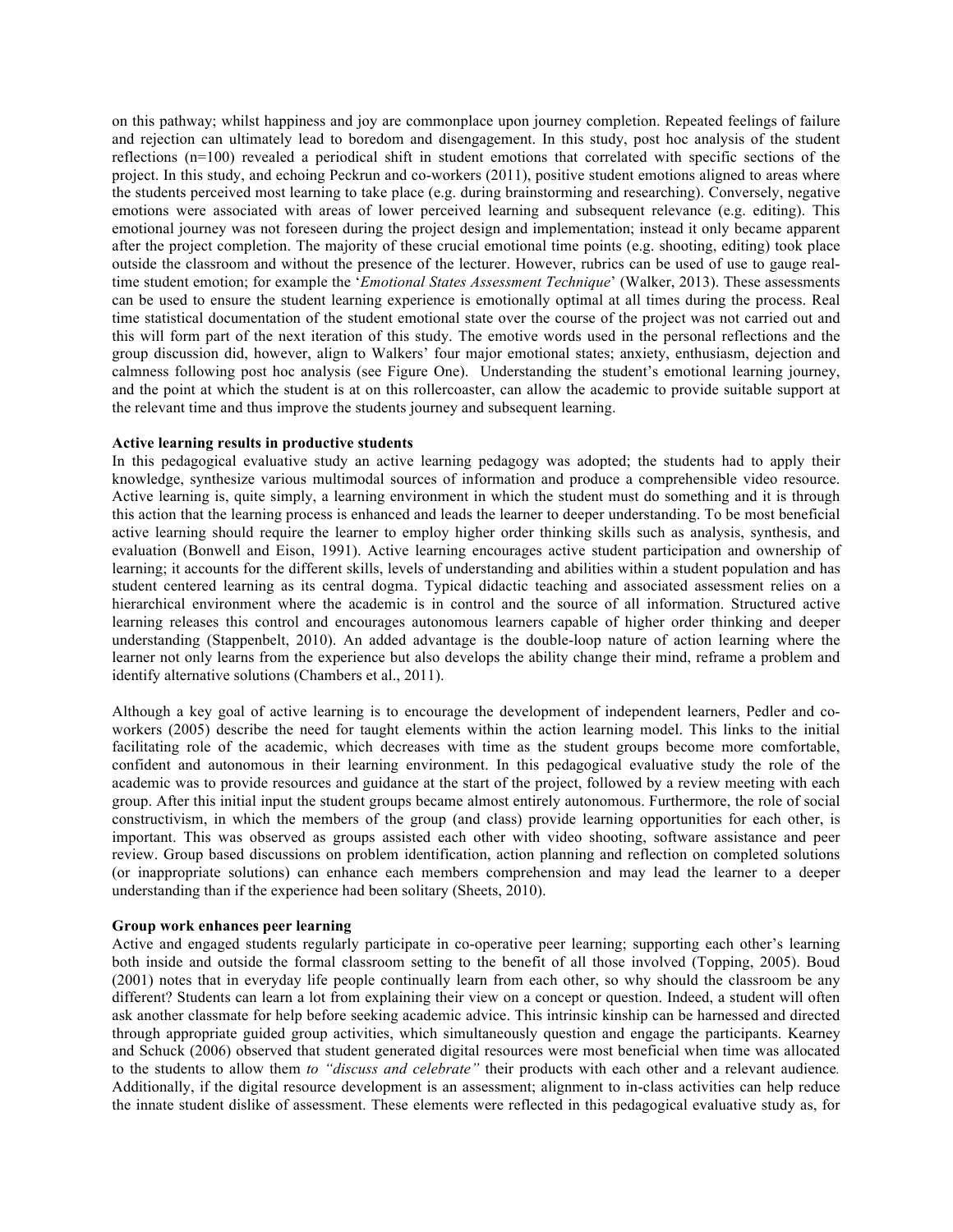example, students commented on the beneficial aspects of peer review in class activities. This link between the classroom and independent learning time encourages the student to continue with group discussion, imagination, theorising and, ultimately, development of their own "*production*" space within their personal learning environment. The student becomes more confident in their role as a source of support for others within their group and the progression towards knowledge producer continues (Ryan, 2011).

#### **Appropriate use of technology in an authentic assessment for learning**

Learner produced objects used for student and peer learning is not a new concept; examples vary from simple paper based activities created by students for students to digital reusable learning objects such as student produced podcasts (Lee et al., 2008). In recent times the use of student generated digital video has become increasingly popular at all levels of education; recent examples range from primary (Schuck and Kearney, 2008), and secondary (Hiller et al., 2012) to third level, including teacher training (Kearney, 2012), language education (Nikitina, 2010); and marketing and accounting (Greene and Crespi, 2012). The use of student generated video content is gaining some traction in the Sciences also. Current examples span the spectrum from in-house student generated instructional videos for laboratory equipment, accessible through strategically placed QR codes permitting peer 'just-in-time learning' (Shultzginger, 2012) to the international MIT/Khan Academy '*Making Video to Make a Difference*' Initiative (Chandler, 2012). Students in this study noted that the brainstorming, researching and shooting of their own videos enhanced most their perceived learning. However, viewing peer produced resources did not deepen student perceived knowledge, which contradicts previous publications citing positive student learning based on peer produced digital resource (Kearney and Schuck, 2006)).

Alternatively, Greene and Crespi (2012) outline the benefits to the student who produces a video compared to, for example, a once off presentation. During the video production several steps must be articulated and physically carried out; the student must analyse and synthesise several multimodal sources on the subject content, then the student must script, rehearse and shoot the video. Often times this process is repeated several times and each time the student refines not only their resource, but also their understanding of the content. If the digital resource is produced as a group activity additional benefits include; meaningful student interactions, enhanced communication proficiency, project management skills, learner co-operation and autonomy (Robin, 2008). The process becomes a student-orientated, social constructivist activity where the student(s) take ownership of their project and become responsible for the product and, subsequently, their learning (Harel and Papert, 1991). In this case pedagogical evaluative study one of the most positive outcomes was the development of tangible student soft skills such as collaboration, communication and project management. These are key employability traits that employers seek in potential employees (Ju, et al., 2012).

## **Reflective Students are empowered students**

In this case study a student-centred pedagogy was favoured and this allowed students to take ownership and hence responsibility for their knowledge production; this facilitated students interacting with ill-defined and authentic tasks, giving the student a more real-life learning experience (Koehler and Mishra, 2005). Providing the students with time and space to reflect deeply on their learning experience allowed students to appreciate their central role in their learning. Although supported by lecturer scaffolding and facilitation; students worked, to a large degree, autonomously. For example students found autonomy and responsibility in specifying their area of interest, the style of video delivery and determining their own finished product (Nikitina, 2010). Empowering the student with this autonomy resulted in student engagement. Furthermore, the nature of the activity permitted experiential learning and meaningful play, whilst simultaneously enhancing student motivation and media literacy which will serve the student well as they progress in their undergraduate education and into their technology driven careers (Schuck and Kearney, 2008).

## **Conclusion**

#### **A pedagogical paradigm shift**

The dynamic use of video, when appropriately timed and aligned to the curriculum to achieve an authentic learning experience, can lead to new directions in pedagogy (Bell and Bull, 2010; Shewbridge and Berge, 2004). To enhance and deepen the learning experience, the technology must employ the highest cognitive category of 'generation', which elevates the resulting digital product from representation or presentation (Hedberg, 2006). Similarly, motivated students will engage in higher order thinking and will autonomously research, synthesise, analyse, create, edit and ultimately '*produce*' their own knowledge. Research centred, student produced knowledge can also give the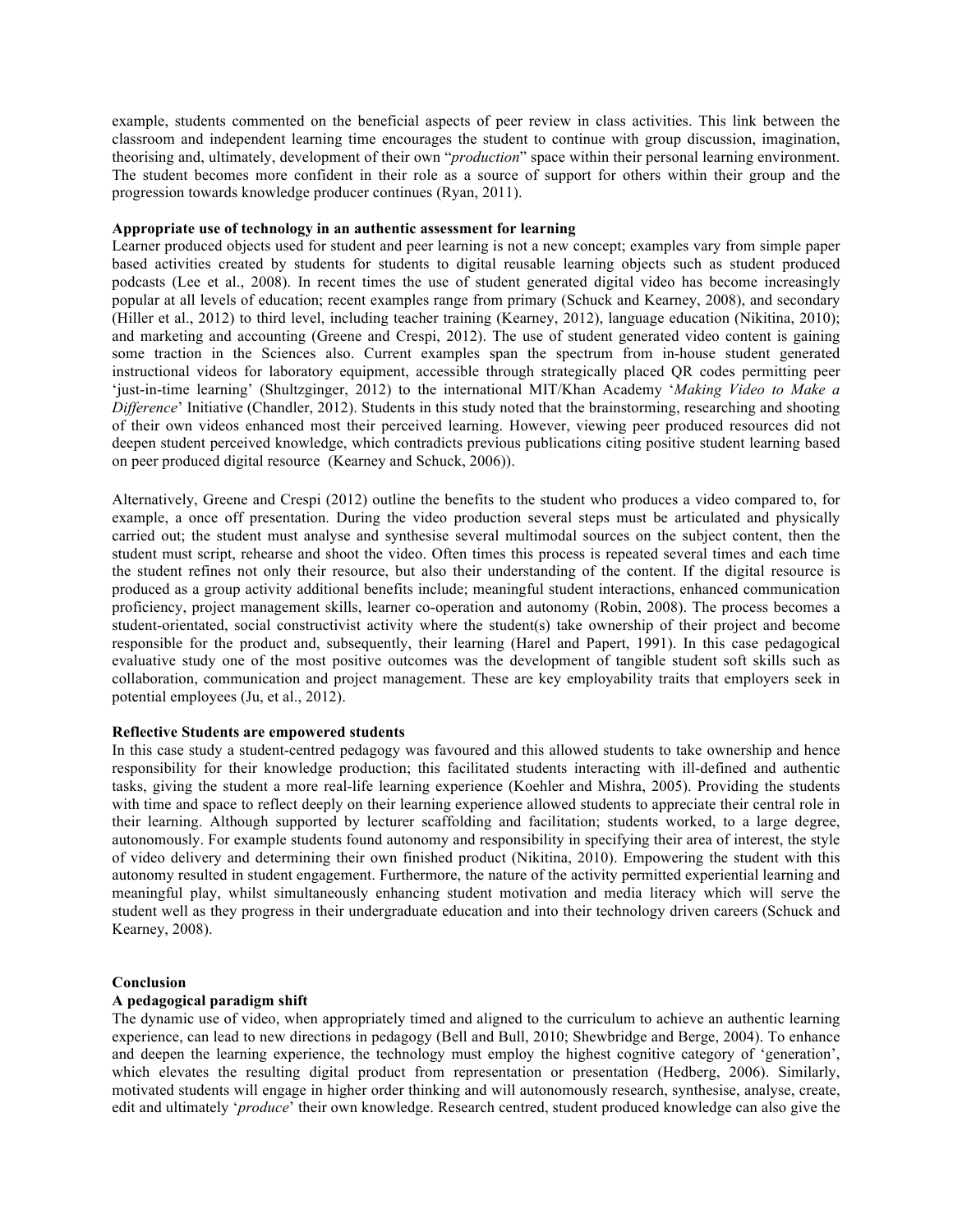students an earlier, and more positive, research experience compared to the traditional 'capstone' final year project (Healy and Jenkins, 2009). Those students that engaged with the project were empowered to take ownership of their learning and study effectively and efficiently through a unique approach which is most conducive to their style and will require less guidance (Carver et al., 1999). Empowered students are likely to become engaged students; engaged students are likely to be active "*producing*" students.

# **Future Work**

Several changes will be implanted in the next iteration of this study:

- 1. Student emotional status will be tracked in real time at the critical points; indicated as peaks and troughs in Figure Two. An adapted version of Walker's (2013) '*Emotional States Assessment Technique*' will be available online for students to electronically recorded their emotional state as they progress through the project. This will allow the lecturer to monitor the general emotional state of the class and provide general assistance in a more time effective manner.
- 2. To vary the scope of the project and to add additional value to the video making process the digital outputs will be created for, and made available to, selected science classes in partner secondary schools. This Community Based Learning approach will provide the students with real end users for their videos and the partner secondary school students will benefit from dedicated videos based on topics that will help them prepare for their terminal exam.
- 3. Additional technical support will be provided for the students, particularly in relation to the editing of digital video. This will take the form of screencasts of selected free-to-use software demonstrating the basic functions and methods permitting the students to asynchronously learn and use the editing software. Students can then explore the capabilities of each editing software tool at their own pace, but every student will be confident in carrying out basic editing. This should reduce the negative emotions noted at this time point of the project (see Figure Two).

## **Limitations**

This study was carried out at a single institution, focusing on a single module. Additional studies can be carried out to investigate the applicability of this approach in other education settings and levels.

The researcher was also the lecturer involved in delivering the theoretical element of this module. Pedagogical evaluation data were collected anonymously where possible (e.g. online survey) or by an independent colleague (e.g. discussion forum); however, student and participating researcher bias cannot be totally discounted. Participation in each evaluation data set was voluntary and this may have attracted the extremes of the student group (e.g. those that were really engaged or those that wish to sound off). In order to reduce the likelihood of this, a mixed method of data collection was utilised. Students were aware that participation (or non-participation) would not affect their module grade or lecturer opinion of them.

The researcher was also the designer of the project; however, best pedagogical practice was observed at all times. Colleagues were used as "critical friends' in the design and ethical approval was achieved for the project evaluation design and implementation. Researcher bias during project implementation was unavoidable, as both the researcher and lecturer enthusiasm for the project was evident. In order to reduce this effect, the students were made aware at the start of the process that they were taking part in an alternative learning process. Researcher bias during data analysis also cannot be discounted entirely; however, data triangulation was used to ensure only valid themes were investigated and examples selected were representative of the general student cohort.

## **Acknowledgements.**

The author acknowledges the support of Dr. Roisin Donnelly (Learning, Teaching and Training Centre, DIT) during manuscript preparation and the students of the biochemistry module (TFBC2001) upon which this study is based for their enthusiastic participation.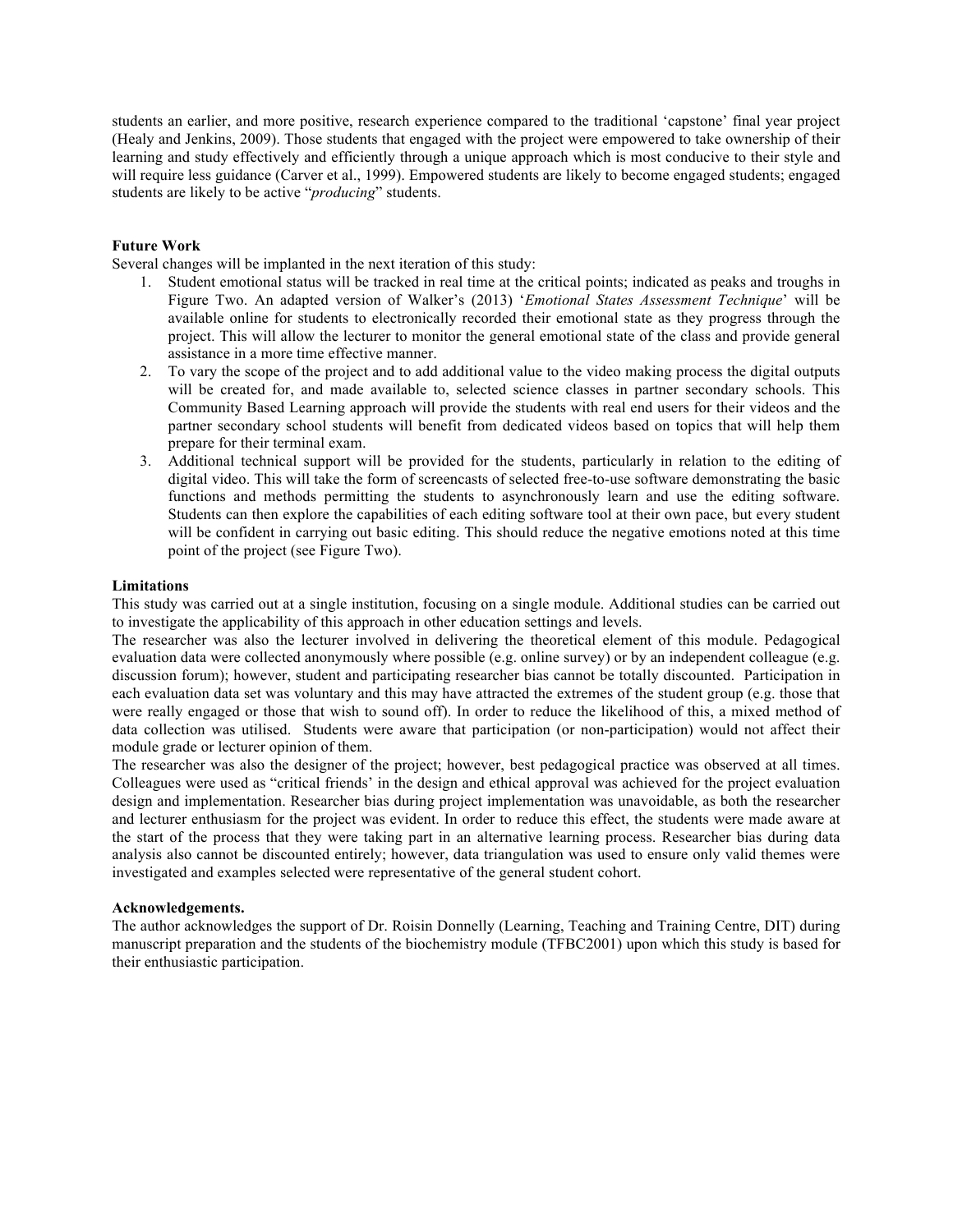# **Table One:**

Module assessment breakdown, indicating the activities and weightings associated with each assessment element incorporating the video assessment project.

| <b>Assessment Element</b> | <b>Activity</b>                                                  | Weighting |
|---------------------------|------------------------------------------------------------------|-----------|
| Lecture based             | Group produced video on a biochemical concept.                   | 20%       |
| Continual Assessment      |                                                                  |           |
| Laboratory based          | Group produced laboratory reports $(n=4)$ on weekly experiments. | 20%       |
| Continual Assessment      |                                                                  |           |
| Terminal Exam             | Individual, closed book, written exam. 1.5 hours in duration.    | 60%       |

# **Table Two:**

Breakdown of the lecture based, continual assessment, video project into individual components and the weightings associated with each element assessed. The method of submission, and subsequent assessment, is also outlined.

| Component         | <b>Submission</b> | <b>Details</b>                                            | <b>Total Mark</b> |
|-------------------|-------------------|-----------------------------------------------------------|-------------------|
| Multimedia Video  | Group             | Story board planning and preparation (20%).               |                   |
|                   |                   | Pre-video synopsis and final video (55%).                 | 75%               |
| Peer Assessment   | Anonymous         | Group members individually peer assessed.                 | 5%                |
| Reflective Report | Individual        | Personal reflective essay detailing the students learning | 20%               |
|                   |                   | journey.                                                  |                   |

# **Table Three:**

Major themes and findings summary of this research.

| <b>Theme</b>           | Summary                                                                               |  |
|------------------------|---------------------------------------------------------------------------------------|--|
| Emotions               | Students experienced periodic emotional shifts; positive emotional states correlated  |  |
|                        | with perceived deeper learning.                                                       |  |
| <b>Active Learning</b> | Students engaged with the brainstorming, researching and video shooting tasks;        |  |
|                        | however, most perceived learning took place within each students group. Inter group   |  |
|                        | learning was not highly rated.                                                        |  |
| Group work             | Students enjoyed working in groups; social and employability skills were developed    |  |
|                        | and enhanced.                                                                         |  |
| Use of Technology      | Students, in this case study, were not as digitally literate as expected. Students    |  |
|                        | struggled to adapt their existing technology skill set to new tasks.                  |  |
| Reflection on Learning | Students that reflected deeply appreciated their role, and responsibilities, in their |  |
|                        | learning.                                                                             |  |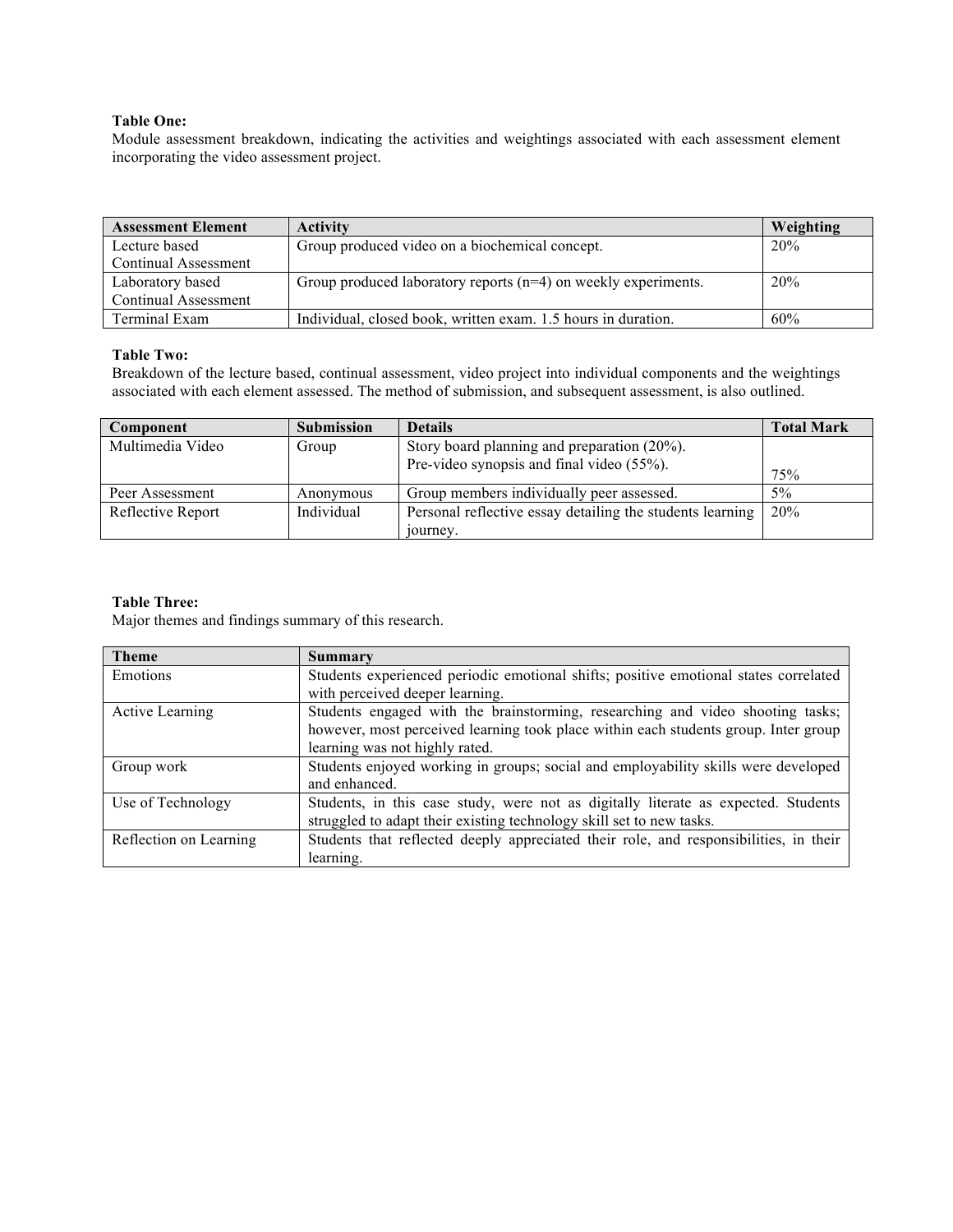# **Figure One:**

Schematic representation of the structured and scaffolded 'Student as Producer philosophy'. The 'Student as Producer' activities are noted in the aligned grey boxes. Storyboarding followed the initial brainstorming and research. The academic reviewed and discussed these topics in the first Peer Review (PR) session. Reworking of the storyboard (S/board 2) took place after the initial academic meeting and before the second '*speed peer review*' session (PR 2). Students groups completed any final storyboard adjustments during the 'review/rework' phase prior to shooting their video and subsequent compilation and editing. A nominated member of the group uploaded the final product to a private class YouTube channel and the video was streamed from here during the in-class '*show and tell*' session. The final element of the project was an individual student reflection; this comprised reviewing and reflecting over the course of the project to deepen the students appreciation of their learning. The topics (white boxes) covered during in-class lectures are mapped onto the timeline for indicative reference only.



Time (weeks)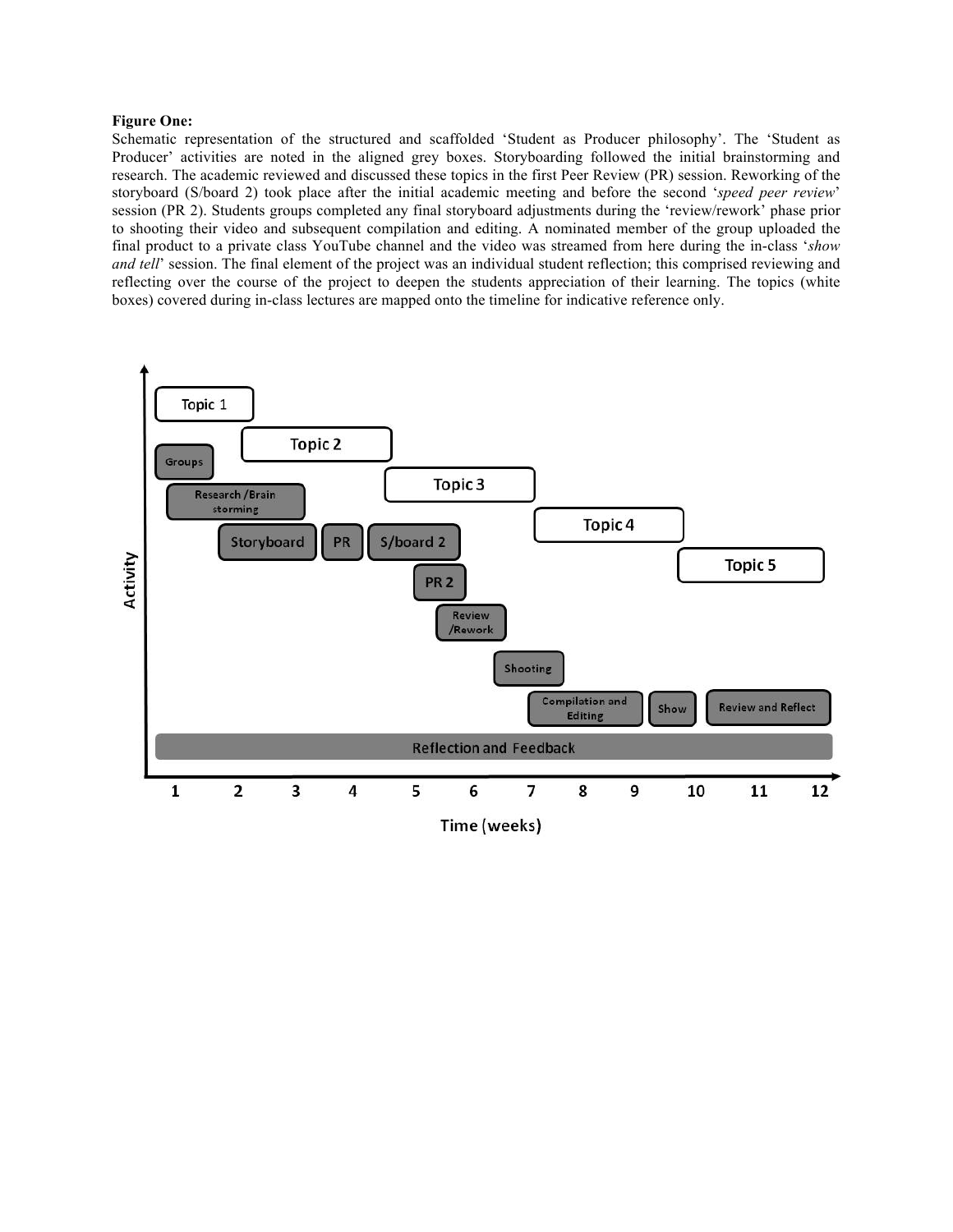## **Figure Two:**

Schematic representation of students' emotional sense throughout the different stages of the project. The emotional descriptors were rated on an arbitrary scale between zero and ten, either positive or negative based on Fischer and co-workers' (1990) adapted emotion hierarchy. Neutral words describing the project (e.g. descriptive words about the process) were attributed a weighting of zero. Emotions were graded on their perceived positive or negative emotion strength. For example, '*good*' and '*enjoy*' were deemed mid level positive, whilst '*elated and proud*' was recorded as highly positive. Conversely, words and phrases such as '*dislike*' and '*really stressed*' were examples of medium and high negative emotions.

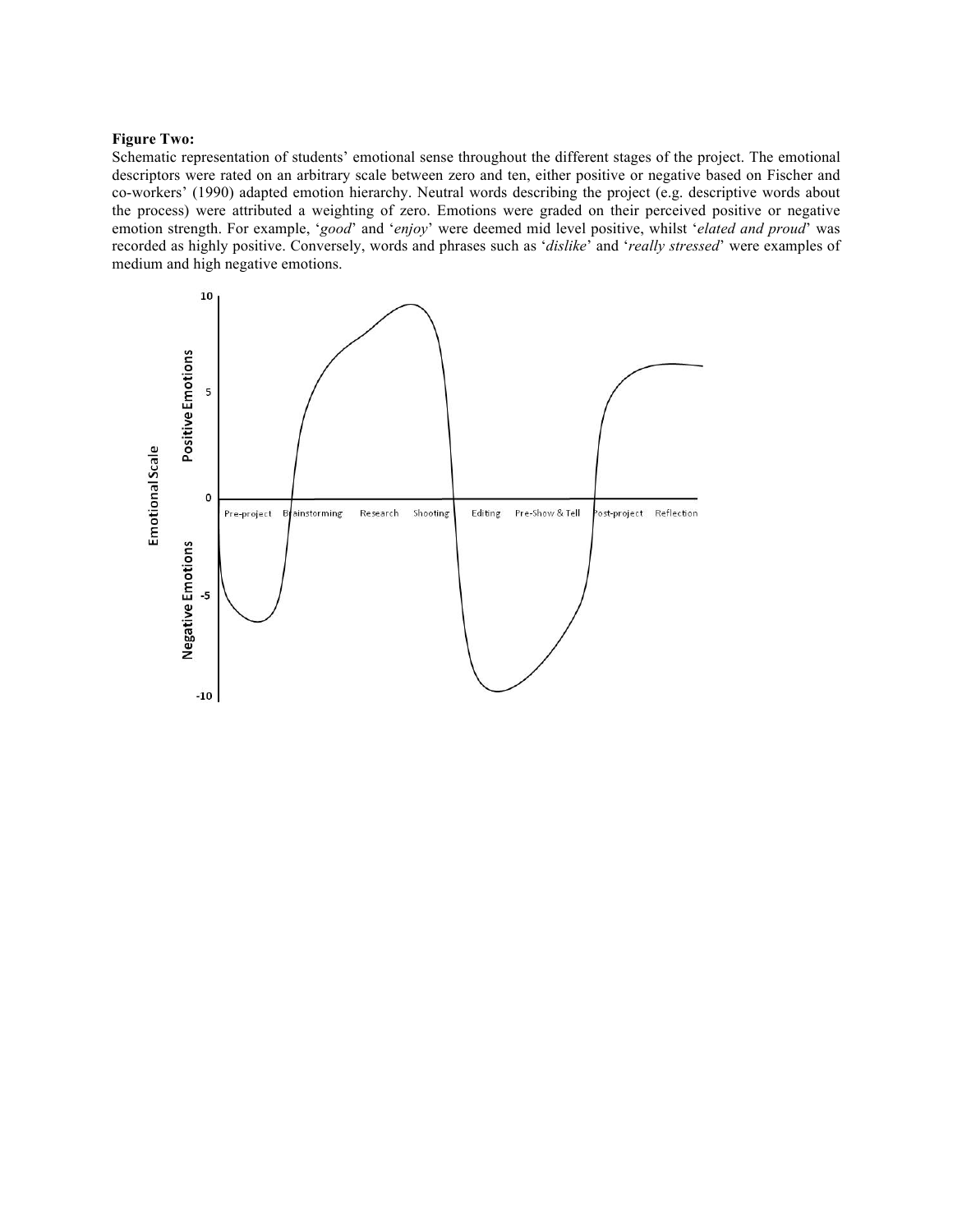#### **References**

- Astin, A. W. (1984). Student involvement: A developmental theory for higher education. *Journal of college student personnel*, 25, 297-308.
- Artino, A. R., La Rochelle, J. S., and Durning, S. J. (2010). Second-year medical students' motivational beliefs, emotions, and achievement A R Artino et al Motivational beliefs, emotions and achievement. *Medical Education*, 44, 1203-1212.
- Atkinson, S. and Black, P. (2007). Useful assessment, design and technology: formative assessment, learning and teaching, in David Barlex (Ed), *Design and technology for the next generation*, Cliffeco Communications Shropshire, UK, pp. 196-213.
- Bell, L., and Bull, G.L. (2010). Digital video and teaching. *Contemporary Issues in Technology and Teacher Education*, 10, 1-6.
- Biggs, J. (2003). *Teaching for Quality Learning at University*, 2nd edition. *Open University Press:* Berkshire, pg.12.
- Bonwell, C. C., and Eison, J. A. (1991). Active Learning: Creating Excitement in the Classroom. ERIC Digest. *ASHE-ERIC Higher Education Reports, The George Washington University.*
- Boud, D. (2001). Introduction: Making the Move to Peer Learning. In Boud, D., Cohen, Ruth and Sampson, Jane (Eds.), *Peer Learning in Higher Education: Learning From and With Each Other*. Kogan Page Ltd, London,  $1-17.$
- Bruner, J.S. (1966). On Knowing: Essays for the Left Hand. Harvard University, Cambridge, MA, pp. 107.
- Carver, C.A., Jr., Howard, R.A., and Lane, W.D. (1999). Enhancing student learning through hypermedia courseware and incorporation of student learning styles. *IEEE Transactions on Education*, 42, 33-38.
- Chambers, N., Clark, E., Smith, L., Harvey, G., McIver, S., and Benson L. (2011). Use of action learning in a higher education setting to improve the quality of health care. *Journal of Management and Marketing in Healthcare*, 47-54.
- Chandler, D.L. (2012). MIT launches student-produced educational video initiative [online] http://web.mit.edu/press/2012/k-12-education-video-initiative.html (Accessed 20/09/2012)
- Cousin, G. (2006). An introduction to threshold concepts. *Planet*, *17*, 4-5.
- Felder, R.M. & Brent, R. (2009). Active Learning, an introduction. *ASQ Higher Education Brief*, *2*, 4.
- Fischer K.W., Shaver, P.R. and Carnochan, P. (1990). How emotions develop and how they organise development. *Cognition and Emotion*, 4, 81-127.
- Greene, H., and Crespi, C. (2012). The value of student created videos in the college classroom: an exploratory study in marketing and accounting. *International Journal of Arts and Sciences*, 1, 273-283.
- Keane, E. (2011). Dependence-deconstruction: widening participation and traditional-entry students transitioning from school to higher education in Ireland. *Teaching in Higher Education*, 16, 707-718.
- Harel, I., and Papert, S. (1991). Software design as a learning environment. *Interactive Learning Environments*, 1, 1- 30.
- Harrison-Hill, T. (2001). Student-centred learning and critical thinking in a large business course. Teaching Large Classes, Queensland University. [online] *www.cadad.edu.au/largeclasses/pdfs/CaseStudy-10\_Hill1.pdf* (Accessed 22/10/2012)
- Healy, M., and Jenkins, A. (2009). Developing undergraduate research and inquiry. The Higher Education Academy, York.
- Hedberg, J. (2006). E-learning futures? Speculations for a time yet to come. *Studies in Continuing Education*, 28, 171-183.
- Hiller A. Spires, H.A., Hervey, L.G., Morris, G., and Stelpflug, C. (2012). Energizing Project-Based Inquiry: Middle Grade Students Read, Write, and Create Videos. *Journal of Adolescent and Adult Literacy*, 55, 483-493.
- Ju, S., Zhang, D., and Pacha, J. (2012). Employability skills valued by employers as important for entry-level employees with and without disabilities. *Career Development for Exceptional Individuals*, 35, 29-38.
- Kearney, M. (2012). How iVideos Inspire Teacher Learning. In P. Resta (Ed.), *Proceedings of Society for Information* Technology *and Teacher Education International Conference 2012.* AACE, Chesapeake, VA. pp. 1389-1396.
- Kearney, M., and Schuck, S. (2006). Spotlight on authentic learning: Student-developed digital video projects. *Australian Journal of Educational Technology, 22*(2), 189-208.
- Koehler, M., and Mishra, P. (2005). What happens when teachers design educational technology? The development of technological pedagogical content knowledge. *Journal of Educational Computing Research*, 32, 131-152.
- Kort B., Reilly, R. & Picard R. (2001). An affective model of interplay between emotions and learning: reengineering educational pedagogy—building a learning companion. In: T. Okamoto, R. Hartley, Kinshuk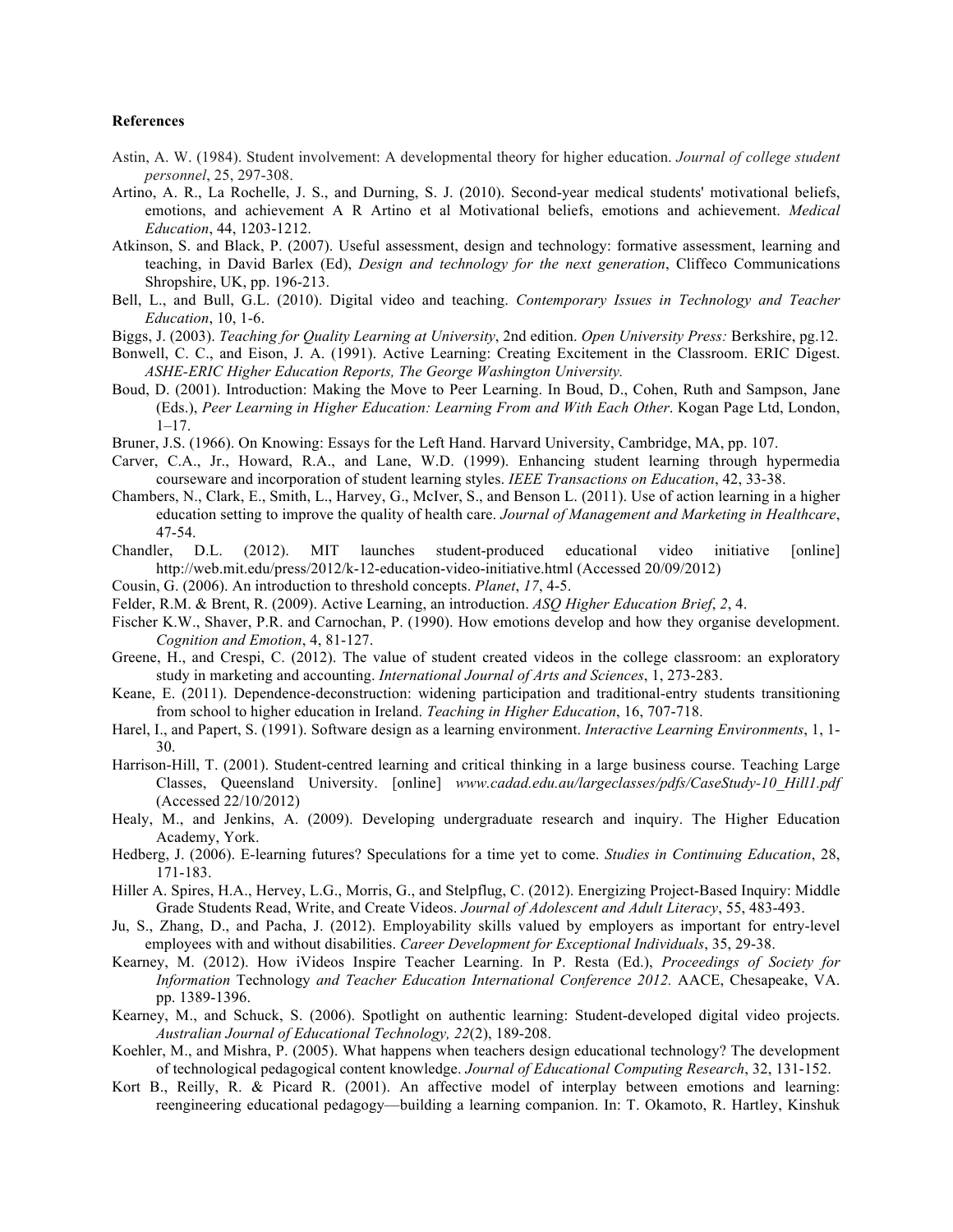& J. P. Klus (Eds) Proceedings of the *IEEE International Conference on Advanced Learning Technology: Issues, Achievements and Challenges* (Madison, WI, IEEE Computer Society), 43–48.

- Lee, M.J.W., McLoughlin, C., and Chan, A. (2008). Talk the talk: Learner-generated podcasts as catalysts for knowledge creation. *British Journal of Educational Technology*, 39, 501-521.
- Lehman, B., D'Mello, S., and Person, N. (2008). All alone with your emotions: An analysis of student emotions during effortful problem solving activities. In *Proc. Workshop Emotional and Cognitive Issues in ITS at the Ninth International Conference on Intelligent Tutoring Systems.*
- Mattisson, J., & Schamp-Bjerede, T. (2012). The boilerplate: a new look at a familiar device: writing in English for" digital natives" and" digital immigrants". *Högskolepedagogisk debatt*, 1, 31-41.
- Neary, M., and Winn, J. (2009). *The student as producer: reinventing the student experience in higher education.* In: *The future of higher education: policy, pedagogy and the student experience*. Continuum, London, pp. 192- 210.
- Nikitina, L. (2010). Video-Making in the Foreign Language Classroom: Applying Principles of Constructivist Pedagogy. *Electronic Journal of Foreign Language Teaching*, 7, 21–31.
- Orland-Barak, L. (2005). Portfolios as evidence of reflective practice: What remains 'untold'. *Educational Research* 47, 25-44.
- Pedler, M., Burgoyne, J. and Brook, C. (2005). What has action learning learned to become. *Action Learning: Research and Practice*, 2, 49-68.
- Pekrun, R. (1992). The Impact of Emotions on Learning and Achievement: Towards a Theory of Cognitive/Motivational Mediators. *Applied Psychology*, 41, 359-376.
- Pekrun, R., Goetz, T., Frenzel, A. C., Barchfeld, P., & Perry, R. P. (2011). Measuring emotions in students' learning and performance: The Achievement Emotions Questionnaire (AEQ). *Contemporary Educational Psychology*, 36, 36-48.
- Prensky, M. (2001). Digital Natives, Digital Immigrants. In: *On the Horizon,* 9, MCB University Press, Edinburgh. pp1-6.
- Prince, M. (2004). Does Active Learning Work? A review of the research. *Journal of Engineering Education*, 93, 233-231.
- Richardson, W. (2008). Footprints in the Digital Age. *Educational Leadership*, 66, 16-19.
- Robin, B.R. (2008). Digital Storytelling: A Powerful Technology Tool for the 21st Century Classroom. *Theory Into Practice*, 47, 220-228.
- Ryan, B. (2011). Empowering student learning through knowledge 'production'. Proceedings from  $4<sup>th</sup>$  Annual Learning Innovation Network Conference, Dublin, Ireland.  $27<sup>th</sup>$  October 2011.
- Scharle, A., and Szabo, A. (2000). *Learner Autonomy: A Guide to Developing Learner Responsibility*. Cambridge University Press, Cambridge.
- Schuck, S., and Kearney, M. (2008). Classroom-based use of two educational technologies: A sociocultural perspective. *Issues in Technology and Teacher Education*, 8, 394-406.
- Sharples, M., Taylor, J., and Vavoula, G. (2010). A Theory of Learning for the Mobile Age. *Media Education in the New Cultural Spaces*, 2, 87-99.
- Sheets, B-S. (2011). Action Learning in the College Classroom. *Business Education Innovation Journal*, 3, 30-35.
- Shewbridge, W., and Berge, Z. (2004). The role of theory and technology in learning video production: The challenge of change. *International Journal on E-learning*, 3(1), 31-39.
- Shultzginger, A. (2012). QR Coded Student-Created Video. [online] http://melo3d.wordpress.com/2012/08/16/qrcoded-student-created-videos/ (Accessed on 20/09/2012).
- Skiba, D., and Barton, A. (2006). Adapting your teaching to accommodate the net generation of learners. *OJIN: The Online Journal of Issues in Nursing,* 11, 4.
- Stappenbelt, B. (2010). The influence of action learning on student perception and performance. *Australasian Journal of Engineering Education*, 16, 1-13.
- Strauss, A.L. and Corbin, J. (1990). Basics of qualitative research: Techniques and procedures for developing grounded theory.  $(2^{nd} Ed)$ . Thousands Oaks, CA: Sage.
- Thomas, D., and Brown, J.S. (2011). A New Culture of Learning: Cultivating the Imagination for a World of Constant Change. Charleston, USA; CreateSpace Publishers.
- Thompson, P. (2013). The digital natives as learners: Technology use patterns and approaches to learning. *Computers & Education*. 65, 12–33.
- Topping, K.J. (2005). Trends in Peer Learning. *Education Psychology*, 25, 631-645.